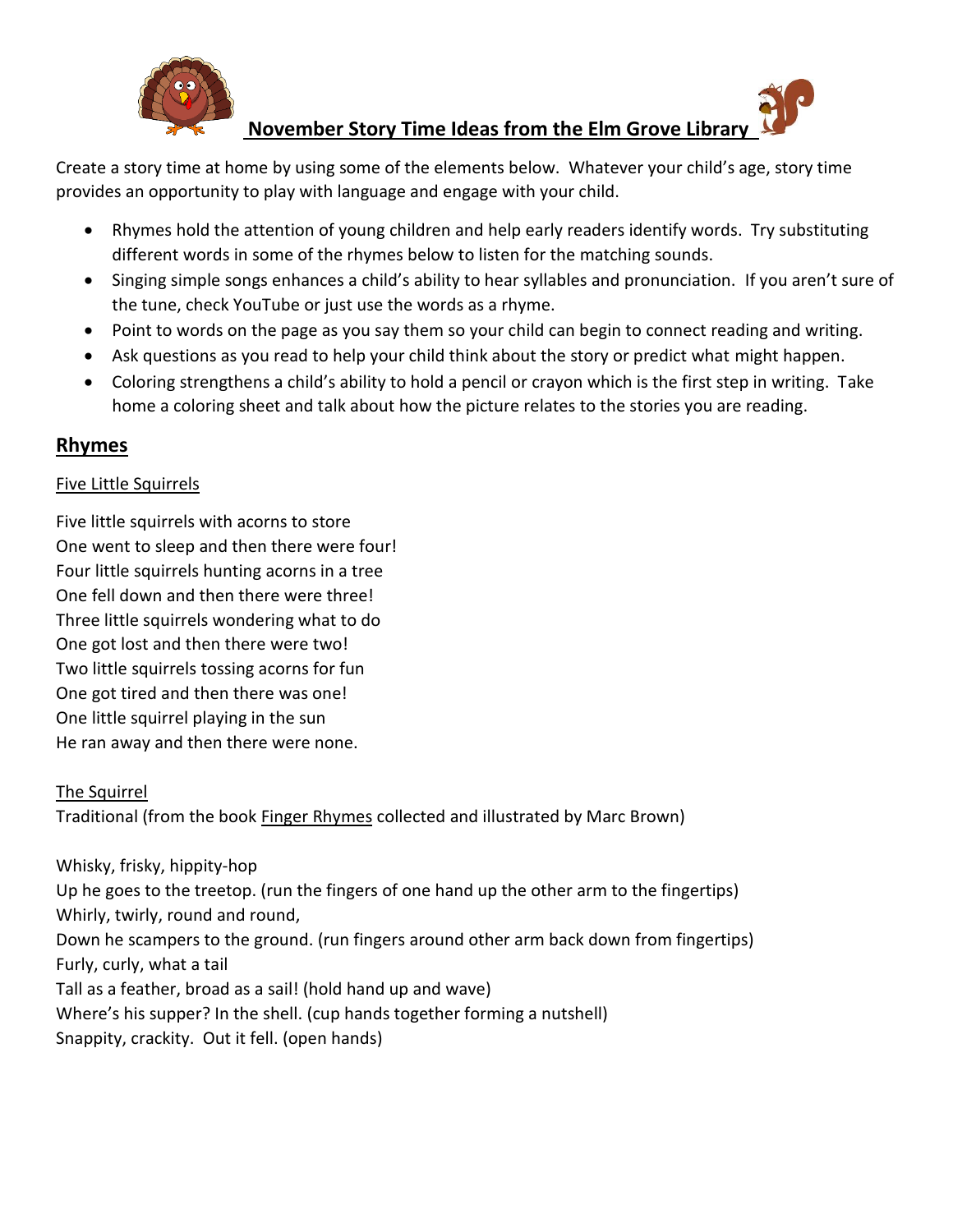#### Five Fat Turkeys

Five fat turkeys were sitting on a fence. (Hold up five fingers) The first one said, "I'm so immense! (stretch hands far apart) The second one said, "I can gobble at you." (use hand for talking motion) The third one said, "I can gobble, too." (both hands talk) The fourth one said, "I can spread my tail." (fan fingers wide) The fifth one said, "Don't catch it on a nail." (shake finger in a scolding motion) A farmer came along and stopped to say, "Turkeys look best on Thanksgiving Day."

### **Songs**

I'm Glad I'm Not a Turkey Sung to: Did You Ever See a Lassie?

Oh, I'm glad I'm not a turkey, a turkey, a turkey Oh, I'm glad I'm not a turkey on Thanksgiving day. They'll stuff you and baste you and then they will taste you. Oh, I'm glad I'm not a turkey on Thanksgiving Day!

This is the Way on Thanksgiving Day

Lyrics by Susan Olson Higgins, Tune: Here we go 'round the Mulberry Bush)

This is the way to Grandma's house, Grandma's house, Grandma's house This is the way to Grandma's house on Thanksgiving Day.

This is the way to drive the car, drive the car, drive the car, This is the way to drive the car on Thanksgiving Day.

This is the way to eat the pie, etc…

This is the way to clear the table, etc…

This is the way to say good-bye, etc…

This is the way to drive back home, etc…

#### **Recorded song to try:**

**(I'm Gonna Eat) On Thanksgiving Day by Laurie Berkner** (CD title: Whaddaya Think of That?) Find it at the Elm Grove Library or on YouTube at [https://www.youtube.com/watch?reload=9&v=rAjxzE\\_DDg0](https://www.youtube.com/watch?reload=9&v=rAjxzE_DDg0)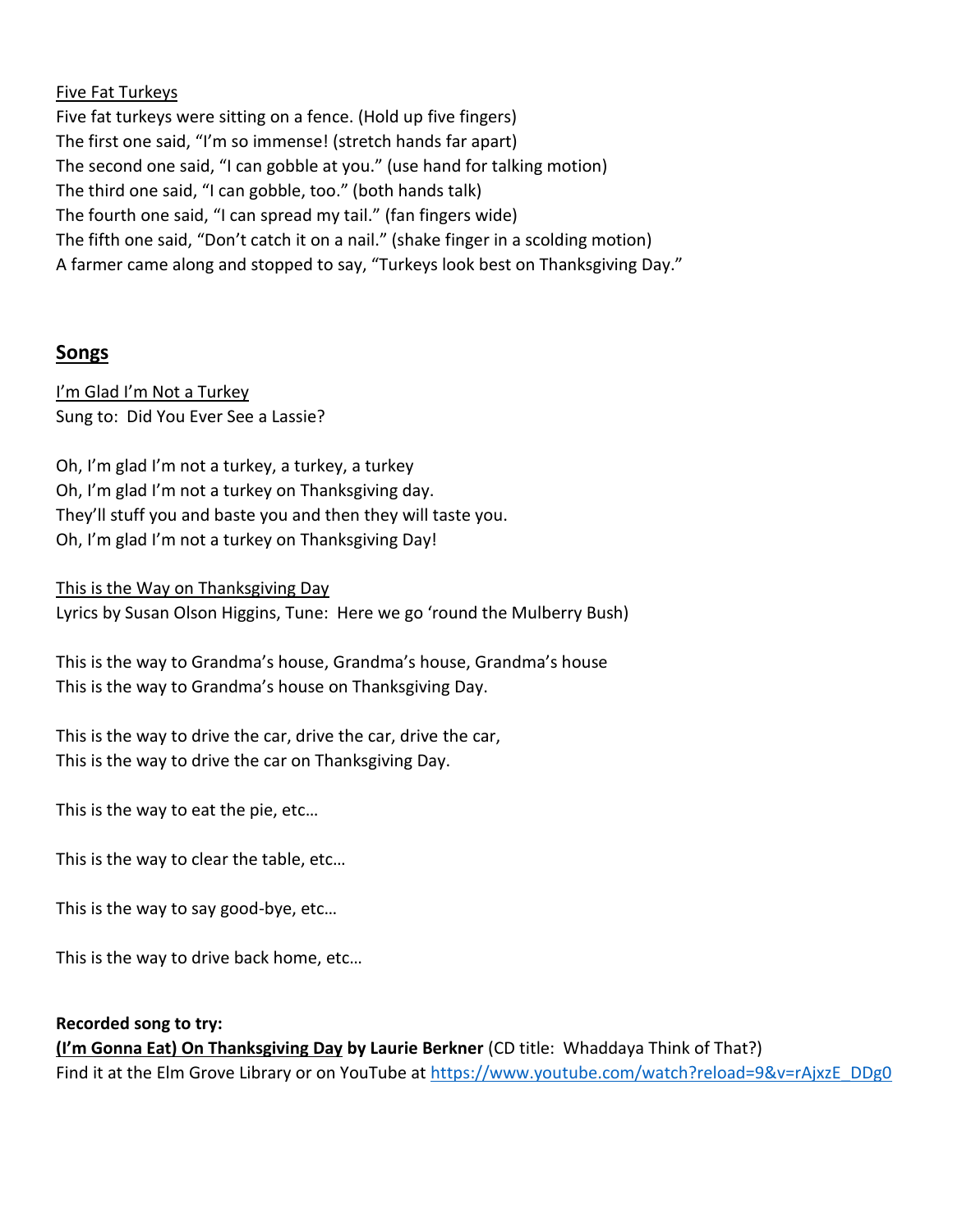**Picture Books for November** (Thanksgiving, Gratitude, Late Fall, Feasting/Food)

**Balloons over Over Broadway: the true story of the puppeteer of Macy's Parade written and illustrated by Melissa Sweet.** The background of the Macy's Thanksgiving parade in a picture book.

**Bear Says Thanks by Karma Wilson.** Bear thanks his friends for bringing food dishes to his dinner party and finds a way of sharing something of his own.

**Feeding the Sheep by Leda Schubert**. All the steps in making a wooly sweater starting from the beginning.

**Feeling Thankful by Shelley Rotner.** Simple expressions of gratitude paired with colorful photos.

**Grandma's Tiny House: a counting story! By JaNay Brown-Wood.** Family members show up for a feast but Grandma's house is too small.

**How Do Dinosaurs Eat Their Food? by Jane Yolen.** Good manners for little dinos.

**I Know an Old Lady Who Swallowed a Pie by Alison Jackson.** The familiar old song with a Thanksgiving twist.

**If You Give A Moose a Muffin by Laura Joffe Numeroff.** A circular story that begins and ends with feeding a moose.

**In November by Cynthia Rylant.** A tribute to late fall and everything that makes November special.

**McDuff's Wild Romp by Rosemary Wells.** At Aunt Frieda's house for dinner, McDuff the dog and the old cat Purlina fight over a Turkey Tidbit.

**Me Hungry by Jeremy Tankard**. Few words are needed to tell this humorous story of a prehistoric boy looking for a snack.

**More by I.C. Springman**. Mice save their Magpie friend from hoarding too much stuff.

**Old Bear by Kevin Henkes.** When old bear falls asleep for winter, he dreams of the seasons.

**Over the River & Through the Wood: a holiday adventure by Linda Ashman.** Rhyming tale of a far-flung, modern and multiracial family invited home for the holidays.

**Run, Turkey, Run! by Diane Mayr.** The turkey hides from the farmer before Thanksgiving.

**The Thank You Book by Mary Lyn Ray.** Explores the many ways we can be thankful for the pleasures great and small that await us every day.

**Thanku: poems of gratitude edited by Miranda Paul**. Most of these are for children older than preschool but there are a few you can enjoy together along with lovely illustrations.

**'Twas the Night Before Thanksgiving by Dav Pilkey.** A field trip to a farm becomes a turkey rescue mission in this funny story.

**We Are Grateful: Otsaliheliga by Traci Sorell.** The word otsaliheliga is used by members of the Cherokee Nation to express gratitude.